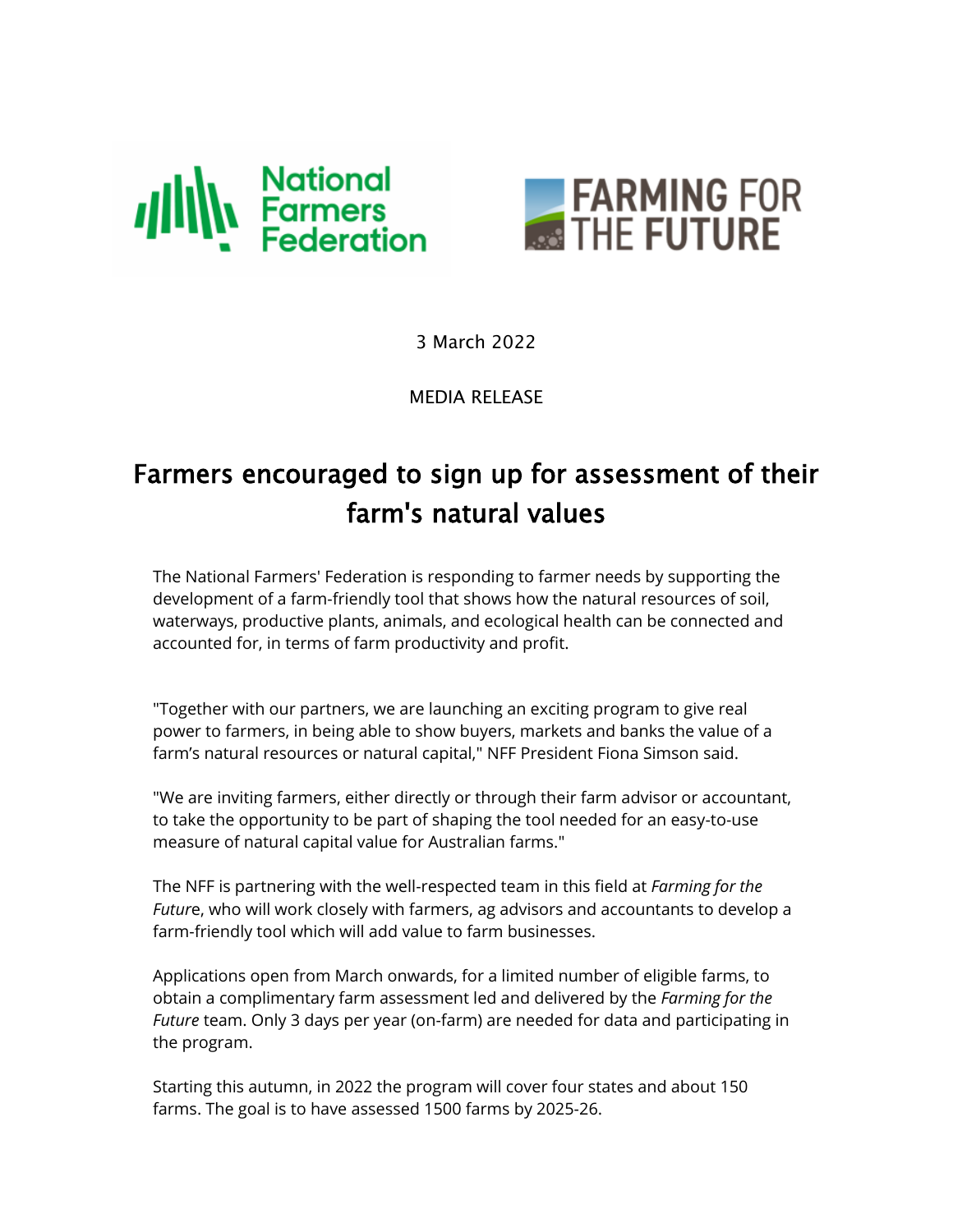Participating farms will gain a clear measure of their natural resource assets which enables better decision making to add value to their natural capital for more profitable production. Farm advisers will put themselves ahead of the pack in gaining a measure of their client's natural value and by learning more about this new farm 'commodity' that is natural capital.

"When farmers have a measure of these natural capital values they can be integrated with the farm's normal production and accounting systems," Farming for the Future Research Director Sue Ogilvy said.

"In due course this will mean farmers and their advisors can at last attach an asset value to the farm's all essential soil, water, production and ecological assets. These assets can be built for future generations and also prove to the market place and banks the farm's true sustainability.

"The process will enable farmers to readily show the value of their natural capital and work towards their own farm's sweet spot of managing their own environmental assets and production to suit.

"The end goal is to improve the profitability and resilience of crop and livestock production and to more easily handle climate fluctuations with less stress and greater profits," Dr Ogilvy said.

*Farming for the Future* is a not-for-profit research and capacity-building program with support from the Macdoch Foundation and philanthropists, in partnership with the NFF.

The program will develop and deliver a publicly available Natural Capital Tool Kit by working with farmers, for farmers, via their advisory team to create a meaningful tool to measure and manage change for profit.

The project is advancing NFF's goals of both achieving \$100 billion in farm gate output by 2030 and deriving 5% of farmers' income from ecosystem services by the same year.

To register your interest contact *Farming for the Future*: [farms@fftf.org.au](mailto:ncfarms@fftf.org.au) and/or find out more at [https://farmingforthefuture.org.au/farm-participation/](https://nam04.safelinks.protection.outlook.com/?url=https%3A%2F%2Femail.farmers.org.au%2FProd%2Flink-tracker%3FredirectUrl%3DaHR0cHMlM0ElMkYlMkZmYXJtaW5nZm9ydGhlZnV0dXJlLm9yZy5hdSUyRmZhcm0tcGFydGljaXBhdGlvbiUyRg%3D%3D%26sig%3D9Lcynn6SRcviPoTmooLcGwQfujnz8nopzcBLwBp7xtWo%26iat%3D1646267807%26a%3D%257C%257C223811193%257C%257C%26account%3Dnff540.activehosted.com%26email%3Dk0ZAsYYDYBH%252BjUjrjNlg1kGyP4%252B5gOjMyQ3qmGlO2hE%253D%26s%3D4f15b1fd354baa87fe6e0bae728d99ff%26i%3D1005A1240A41A15661&data=04%7C01%7Cpoliticalalert%40cch.com.au%7C69c18142005948d2470508d9fcade6c3%7C8ac76c91e7f141ffa89c3553b2da2c17%7C0%7C0%7C637818646134459679%7CUnknown%7CTWFpbGZsb3d8eyJWIjoiMC4wLjAwMDAiLCJQIjoiV2luMzIiLCJBTiI6Ik1haWwiLCJXVCI6Mn0%3D%7C3000&sdata=DAGr8Ebuo7NWonjvAF6JbW8FvvWzrgqbxzQ%2Fp%2BU62V8%3D&reserved=0)

> [VISIT OUR MEDIA](https://nam04.safelinks.protection.outlook.com/?url=https%3A%2F%2Femail.farmers.org.au%2FProd%2Flink-tracker%3FredirectUrl%3DaHR0cHMlM0ElMkYlMkZ3d3cubmZmLm9yZy5hdSUyRm1lZGlhLmh0bWw%3D%26sig%3DHgANyJin4kXMw81ySTEHuvJYHD9KwFTAVXDbuCrzzgHc%26iat%3D1646267807%26a%3D%257C%257C223811193%257C%257C%26account%3Dnff540.activehosted.com%26email%3Dk0ZAsYYDYBH%252BjUjrjNlg1kGyP4%252B5gOjMyQ3qmGlO2hE%253D%26s%3D4f15b1fd354baa87fe6e0bae728d99ff%26i%3D1005A1240A41A15662&data=04%7C01%7Cpoliticalalert%40cch.com.au%7C69c18142005948d2470508d9fcade6c3%7C8ac76c91e7f141ffa89c3553b2da2c17%7C0%7C0%7C637818646134459679%7CUnknown%7CTWFpbGZsb3d8eyJWIjoiMC4wLjAwMDAiLCJQIjoiV2luMzIiLCJBTiI6Ik1haWwiLCJXVCI6Mn0%3D%7C3000&sdata=qGIer3FEnrP7I%2FgkH2IwIgwcBxNoXB4ySwSYzqD1U2g%3D&reserved=0)  **CENTDE**